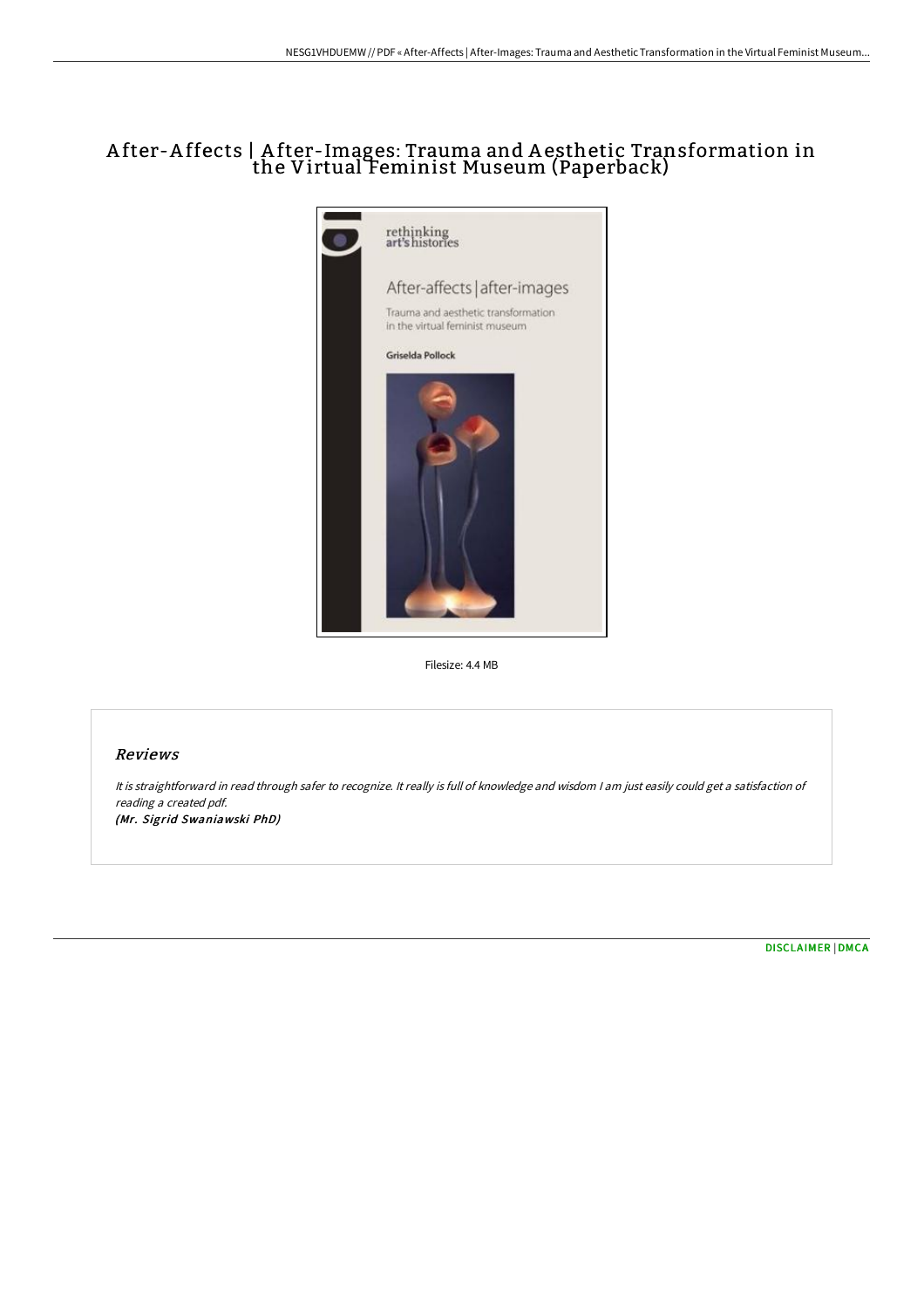## AFTER-AFFECTS | AFTER-IMAGES: TRAUMA AND AESTHETIC TRANSFORMATION IN THE VIRTUAL FEMINIST MUSEUM (PAPERBACK)



To save After-Affects | After-Images: Trauma and Aesthetic Transformation in the Virtual Feminist Museum (Paperback) PDF, make sure you access the button listed below and download the file or have accessibility to additional information that are in conjuction with AFTER-AFFECTS | AFTER-IMAGES: TRAUMA AND AESTHETIC TRANSFORMATION IN THE VIRTUAL FEMINIST MUSEUM (PAPERBACK) ebook.

MANCHESTER UNIVERSITY PRESS, United Kingdom, 2013. Paperback. Condition: New. Language: English . Brand New Book. Do artists travel away from or towards trauma? Is trauma encrypted or inscribed in art? Or can aesthetic practices (after-images) bring about transformation of trauma, personal trauma or historical traumas? Can they do this in a way that does not imply cure or resolution of the traces (after-affects) of trauma? How do artists themselves process these traces as participants in and sensors for our life-worlds and histories, and how does the viewer, coming belatedly or from elsewhere, encounter works bearing such traces or seeking forms through which to touch and transform them? These are some of the questions posed by major feminist art historian and cultural analyst, Griselda Pollock, in her latest installation of the virtual feminist museum. In closely-read case studies, we encounter artworks by Gian Lorenzo Bernini, Ana Mendieta, Louise Bourgeois, Alina Szapocznikow, Anna Maria Maiolino, Vera Frenkel, Sarah Kofman and Chantal Akerman to explore trauma and bereavement, fatal illness, first- and second-generation Holocaust experience, migration, exile and the encounter with political horror and atrocity. Offering a specifically-feminist contribution to trauma studies, and a feminist psychoanalytical contribution to the study of contemporary art, this volume continues the conceptual innovations that have been the hall-mark of Pollock s dedicated exploration of feminist interventions in art s histories. --

A Read After-Affects | After-Images: Trauma and Aesthetic [Transformation](http://albedo.media/after-affects-after-images-trauma-and-aesthetic-.html) in the Virtual Feminist Museum (Paperback) Online

Download PDF After-Affects | After-Images: Trauma and Aesthetic [Transformation](http://albedo.media/after-affects-after-images-trauma-and-aesthetic-.html) in the Virtual Feminist Museum (Paperback)